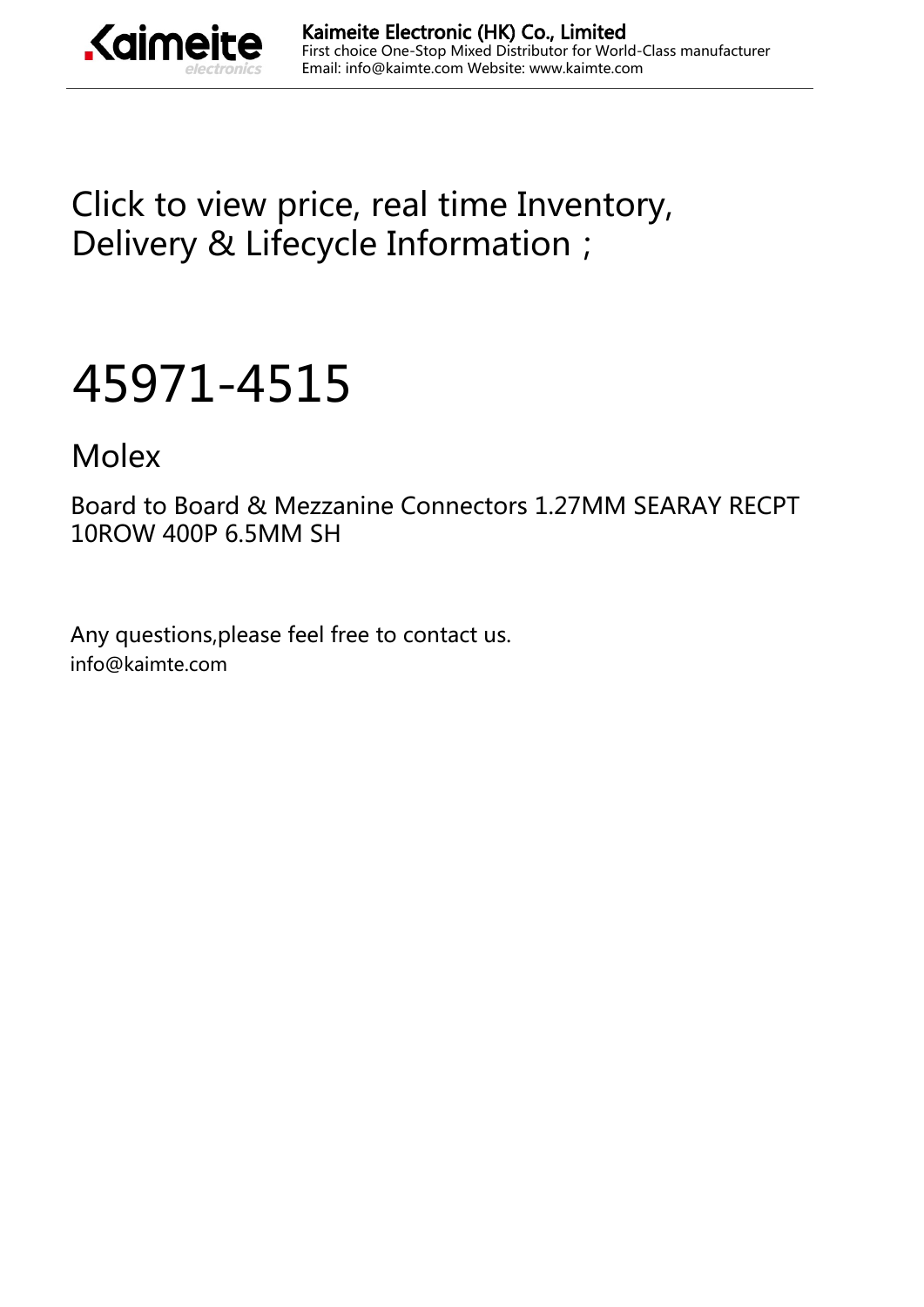

| This document was generated on 09/27/2021<br>PLEASE CHECK WWW.MOLEX.COM FOR LATEST PART INFORM.                                                                                                                                                |                                                  |                                                                                                                                                                                                                                                                                         |  |
|------------------------------------------------------------------------------------------------------------------------------------------------------------------------------------------------------------------------------------------------|--------------------------------------------------|-----------------------------------------------------------------------------------------------------------------------------------------------------------------------------------------------------------------------------------------------------------------------------------------|--|
| <b>Part Number:</b><br>Status:                                                                                                                                                                                                                 | 0459714515                                       |                                                                                                                                                                                                                                                                                         |  |
| <b>Active</b><br><b>Overview:</b><br><b>SEARAY and SEARAY Slim Mezzanine Family</b><br>1.27mm Pitch, SEARAY Receptacle, 400 Circuits, 8.00mm Unmated Height, 10 Rows,<br><b>Description:</b><br>with Pegs, Solder Charge Lead-Free             |                                                  |                                                                                                                                                                                                                                                                                         |  |
| <b>Documents:</b><br>Drawing (PDF)<br>3D Model (PDF)<br>3D Model<br>Product Specification PS-45970-001-001 (PDF)<br>Product Specification PS-45970-002-001 (PDF)<br>Product Specification TS-45970-001-001 (PDF)                               | Application Specification AS-45970-001-001 (PDF) | Application Specification AS-45970-002-001 (PDF)<br>Application Specification AS-45970-990-001 (PDF)<br>Packaging Specification PK-45971-002-001 (PDF)<br>Test Summary TS-45970-002-001 (PDF)<br>Symbol Footprint Data SYM-45971-4515-001 (PDF)<br>RoHS Certificate of Compliance (PDF) |  |
| <b>Agency Certification</b><br><b>CSA</b><br>UL                                                                                                                                                                                                |                                                  | LR19980<br>E29179                                                                                                                                                                                                                                                                       |  |
| General<br><b>Product Family</b><br><b>Series</b><br>Application<br><b>Electrical Model</b><br>Overview<br><b>Product Name</b><br><b>UPC</b>                                                                                                   |                                                  | <b>PCB Receptacles</b><br>45971<br>Board-to-Board, Signal<br>Yes<br><b>SEARAY and SEARAY Slim Mezzanine Family</b><br><b>SEARAY</b><br>883906237387                                                                                                                                     |  |
| <b>Physical</b><br>Circuits (Loaded)<br>Circuits (maximum)<br>Color - Resin<br>Durability (mating cycles max)<br>Flammability<br>Glow-Wire Capable<br>Guide to Mating Part<br>Keying to Mating Part<br>Lock to Mating Part<br>Material - Metal |                                                  | 400<br>400<br><b>Black</b><br>100<br>94V-0<br>No<br>No<br>None<br>No<br><b>Copper Alloy</b>                                                                                                                                                                                             |  |
| Material - Plating Mating<br>Material - Plating Termination<br>Material - Resin<br>Net Weight<br>Number of Rows<br>Orientation<br>PCB Locator<br><b>PCB Retention</b>                                                                          |                                                  | Gold<br>Tin<br><b>High Temperature Thermoplastic</b><br>7.125/g<br>10<br>Vertical<br>Yes<br>Yes                                                                                                                                                                                         |  |
| <b>PCB Thickness - Recommended</b><br>Packaging Type<br>Pitch - Mating Interface<br>Pitch - Termination Interface<br>Plating min - Mating<br>Plating min - Termination<br>Polarized to Mating Part<br>Polarized to PCB                         |                                                  | 1.60mm<br><b>Embossed Tape on Reel</b><br>$1.27$ mm<br>$1.27$ mm<br>$0.762 \mu m$<br>$2.540 \mu m$<br>Yes<br>Yes                                                                                                                                                                        |  |
| <b>Robotic Placement</b><br>Stackable                                                                                                                                                                                                          |                                                  | Pick and Place Cap<br>No                                                                                                                                                                                                                                                                |  |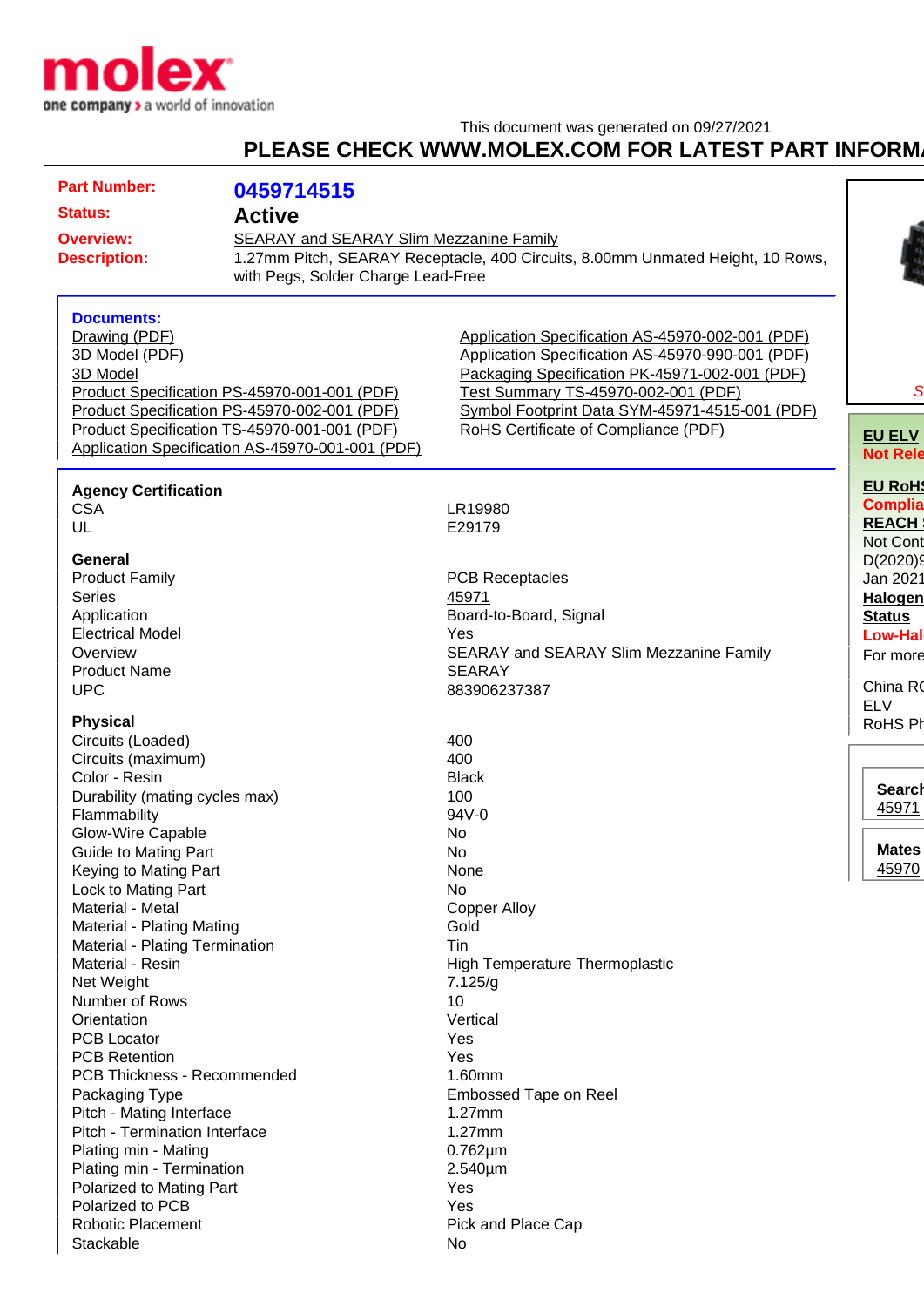| Surface Mount Compatible (SMC)<br>Temperature Range - Operating<br><b>Termination Interface: Style</b><br><b>Unmated Height</b>                                                                                                                                    | Yes<br>-55 $\degree$ to +125 $\degree$ C<br>Surface Mount<br>8.00mm                                                                                                                                                                          |  |  |  |
|--------------------------------------------------------------------------------------------------------------------------------------------------------------------------------------------------------------------------------------------------------------------|----------------------------------------------------------------------------------------------------------------------------------------------------------------------------------------------------------------------------------------------|--|--|--|
| <b>Electrical</b><br>Current - Maximum per Contact<br>Grounding to PCB<br>Voltage - Maximum                                                                                                                                                                        | 2.7A<br>N <sub>0</sub><br>240V AC                                                                                                                                                                                                            |  |  |  |
| <b>Solder Process Data</b><br>Duration at Max. Process Temperature (seconds)<br>Lead-freeProcess Capability<br>Max. Cycles at Max. Process Temperature<br>Process Temperature max. C                                                                               | 003<br><b>REFLOW</b><br>001<br>260                                                                                                                                                                                                           |  |  |  |
| <b>Material Info</b>                                                                                                                                                                                                                                               |                                                                                                                                                                                                                                              |  |  |  |
| <b>Reference - Drawing Numbers</b><br><b>Application Specification</b><br><b>Electrical Model Document</b><br>Packaging Specification<br><b>Product Specification</b><br>S-Parameter Model<br><b>Sales Drawing</b><br>Symbol/Footprint Data<br><b>Test Summary</b> | AS-45970-001-001, AS-45970-002-001,<br>AS-45970-990-001<br>EE-45970-010-010<br>PK-45971-002-001<br>PS-45970-001-001, PS-45970-002-001,<br>TS-45970-001-001<br>SP-45970-010-010<br>SD-45971-001-001<br>SYM-45971-4515-001<br>TS-45970-002-001 |  |  |  |

This document was generated on 09/27/2021 **PLEASE CHECK WWW.MOLEX.COM FOR LATEST PART INFORM**